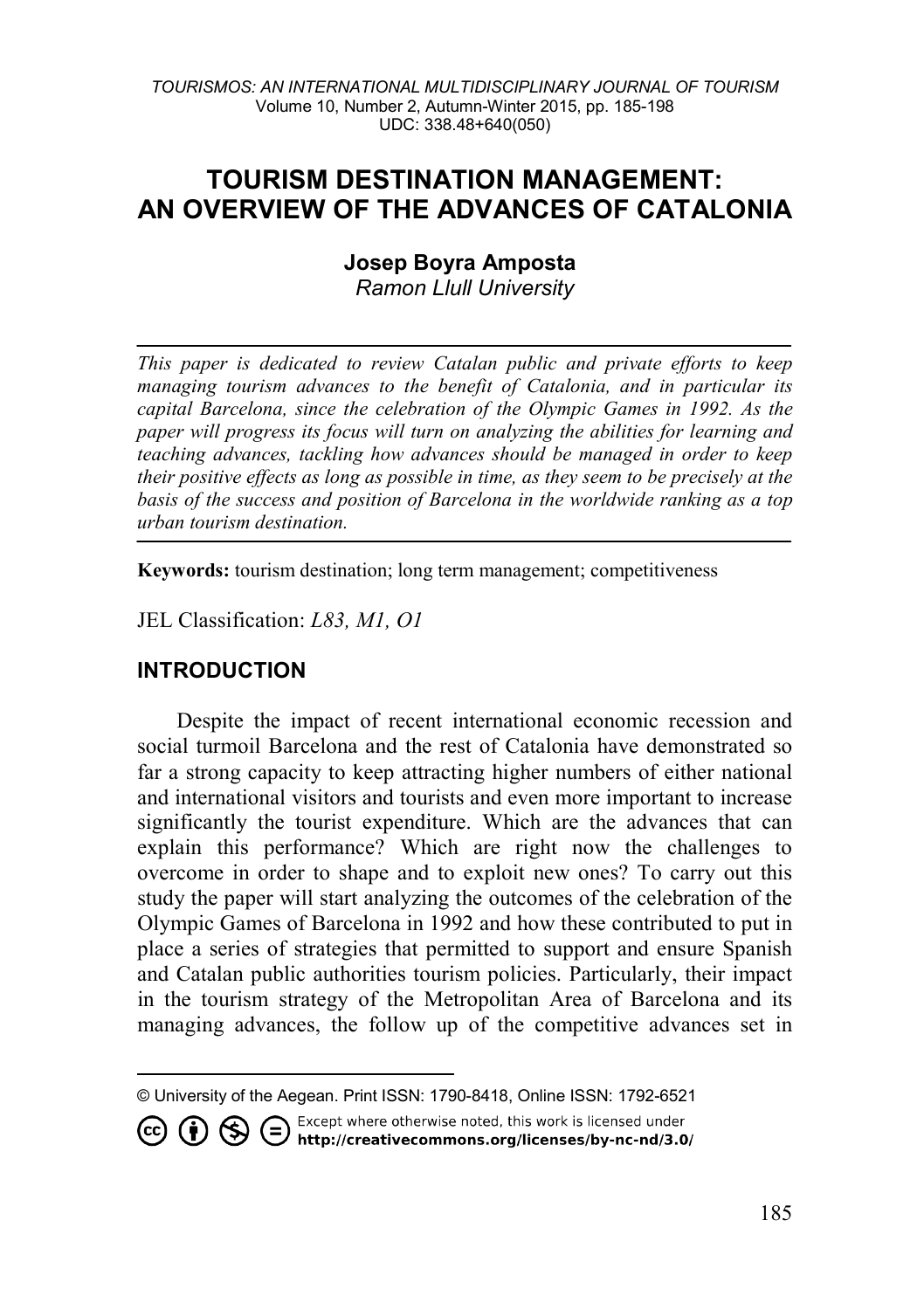place by hoteliers and events operators in Barcelona in the last few years and the identification of new advances opportunities and associated challenges both for Barcelona and Catalonia as a country.

## **THE GAMES OF THE XXV OLYMPIAD**

Almost twenty years have passed from the celebration of the Olympic Games in Barcelona. The capital of Catalonia hosted and managed then, with remarkable success, one of the major international events supported by a full range of coordinated procedures among tourism, travel and hospitality stakeholders. The set of measures and strategies putted then in place by both public authorities and private operators and subsequent and constant efforts of optimization in the management of its advances seem to be at the basis of the success and position of Barcelona in the worldwide ranking as a top urban tourism destination.

Three were the main action plans, promoted by public administration at national, regional and municipal scale that contributed to make possible the success of the Olympic Games in Barcelona. The first action plan in terms of the total financial investment was devoted to urban planning, including reforms of the use of the land and transportation networks. The effects of these interventions resulted in a major number of public spaces and the traffic decongestion in the city. The airport expansion was also crucial to ensure the arrival of the Olympic community.

The second main action plan was addressed to build the necessary telecommunications infrastructure to relay the Games. Two spectacular telecommunications towers were built for this purpose changing the skyline of Barcelona. Both projects (see figures 1 and 2) were entrusted to two renowned architects who showed his talent in carrying out their work.

The third action plan and the least expensive in financial terms consisted in building or conditioning the necessary sports facilities for the proper development of the Games. Beyond this set of interventions putted in place by both public authorities and private operators, the Barcelona'92 Olympic Organizing Committee had the ability to generate a great enthusiasm among the citizenry. More than 100.000 people volunteered, of which 34.548 were finally selected.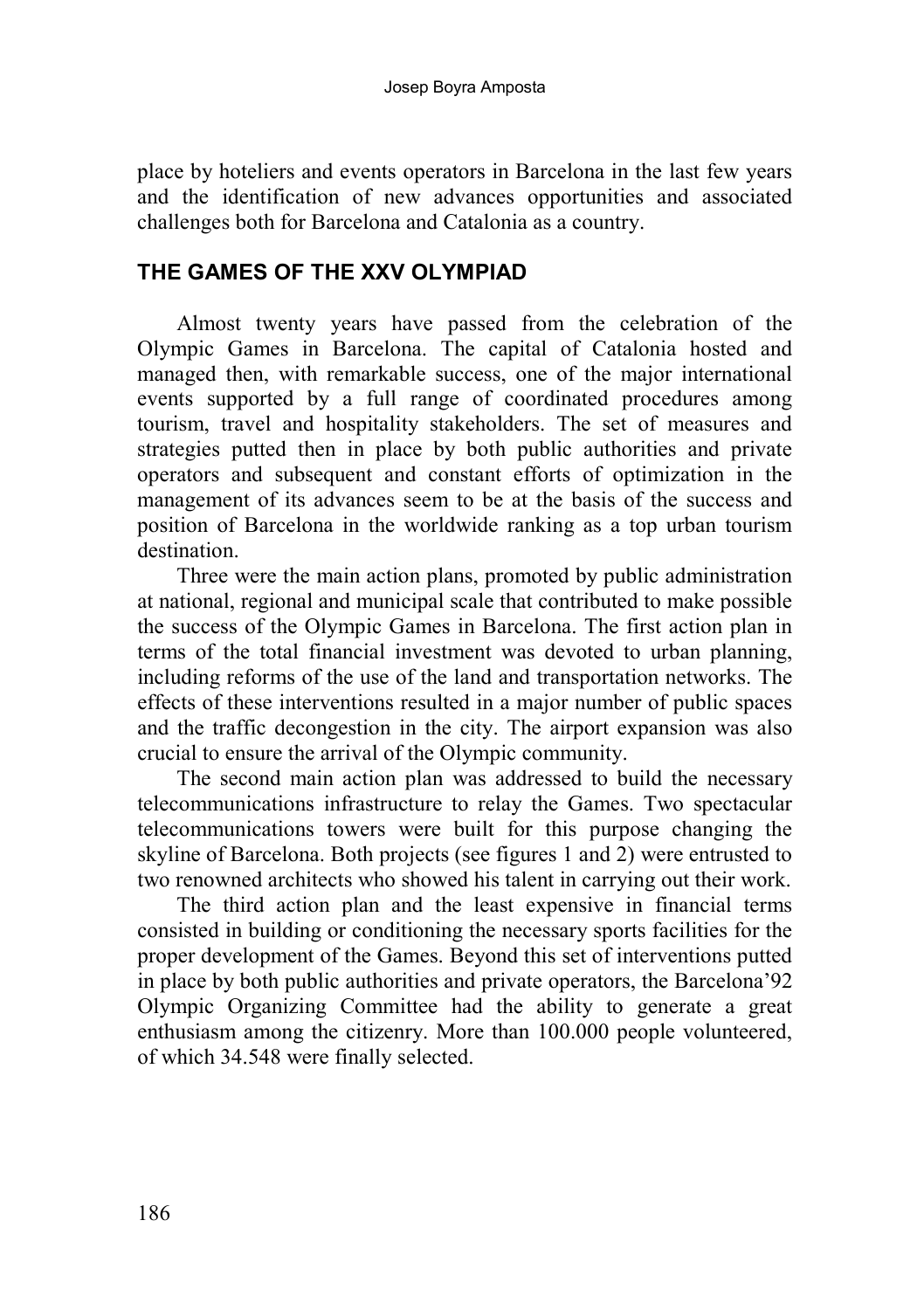



*Source[: http://turistaxcaso.wordpress.com](http://turistaxcaso.wordpress.com/)*





*Source: [http://www.miathletic.com](http://www.miathletic.com/)*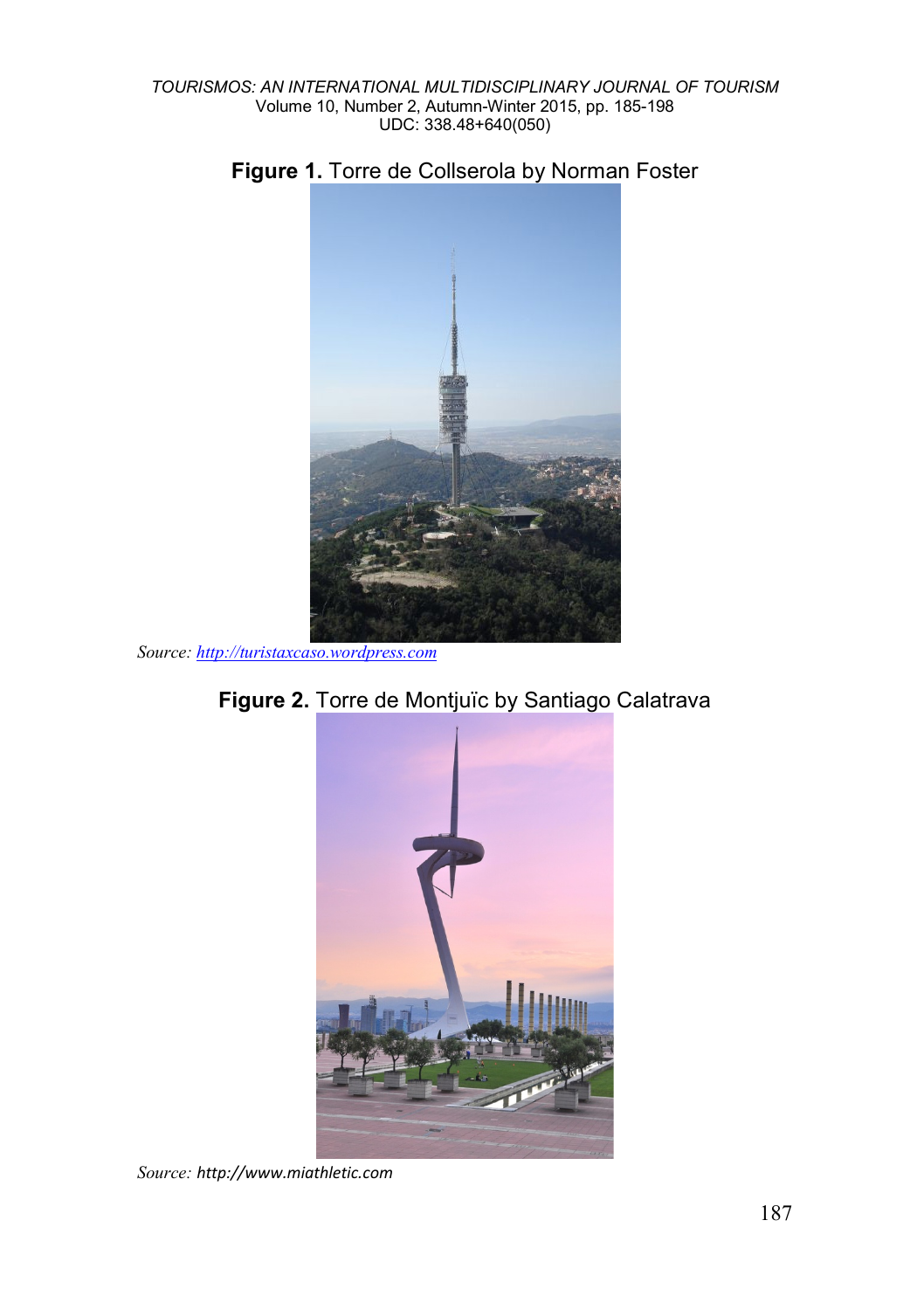The Games were covered by more than 13.000 media from all over the world. The impact of broadcasters that followed the event was tremendous among foreign potential travelers, particularly from outside Europe. The promotion of the city and the Catalan culture changed the perception of hundreds of thousands of people around the globe and made them realize that Catalonia is in itself a country within another country which is named Spain. In fact the Spanish State is composed at least by three other national identities apart from the Castilian one representing Spain. These historic nations are Galicia, Basque Country and Catalonia each one possessing its own language repository of its own culture, traditions and customs.

In some ways it is ironic that the development of the tourism industry during the Franco dictatorship was driven since the late 1940s by the Spanish tourism authorities through a campaign to entice tourists to Spain via the slogan "Spain is different". Despite the time elapsed this slogan still somehow nowadays the most known and successful tourist slogan of the Spanish State. The campaign was aimed mainly to promote the diversity of landscapes and heritage of Spain among foreign tourism, nevertheless the slogan was used within the borders of the State in the form of parody; as an indicator of abnormality and uniqueness of the political situation in relation to the democracies of Western Europe. At this point it seems convenient to recall that "the development of organized leisure travel … is closely associated with several major processes of the modern period, including changing patterns of social and industrial organization, nation building, the rise of mass consumption and the emergence of a modern subject consciousness" (Pack 2008: 657).

No one disputes that the Olympic Games of Barcelona in 1992 had an enormous success in economic, urban and social terms for the city, including the expansion of its tourism facilities. Many new hotels were built and many other old ones were refurbished to secure accommodation during the Games. This initiative marked the beginning of a steady increase and quality improvement of city hotel bedrooms. Just from 1990 to 1992 a significant private investment meant a growth of 38% of the total number of hotel beds (Brunet, 1993). The celebration of this international event marked indeed a turning point for Barcelona and for Catalonia in general. Thus, since the Olympic Games took place, the rise of awareness among the international community about the Catalan geography, heritage and culture has just continued to increase. To cope this challenge all efforts, both from public and private sectors, are being developed to manage as effectively as possible the tourism advances of Catalonia.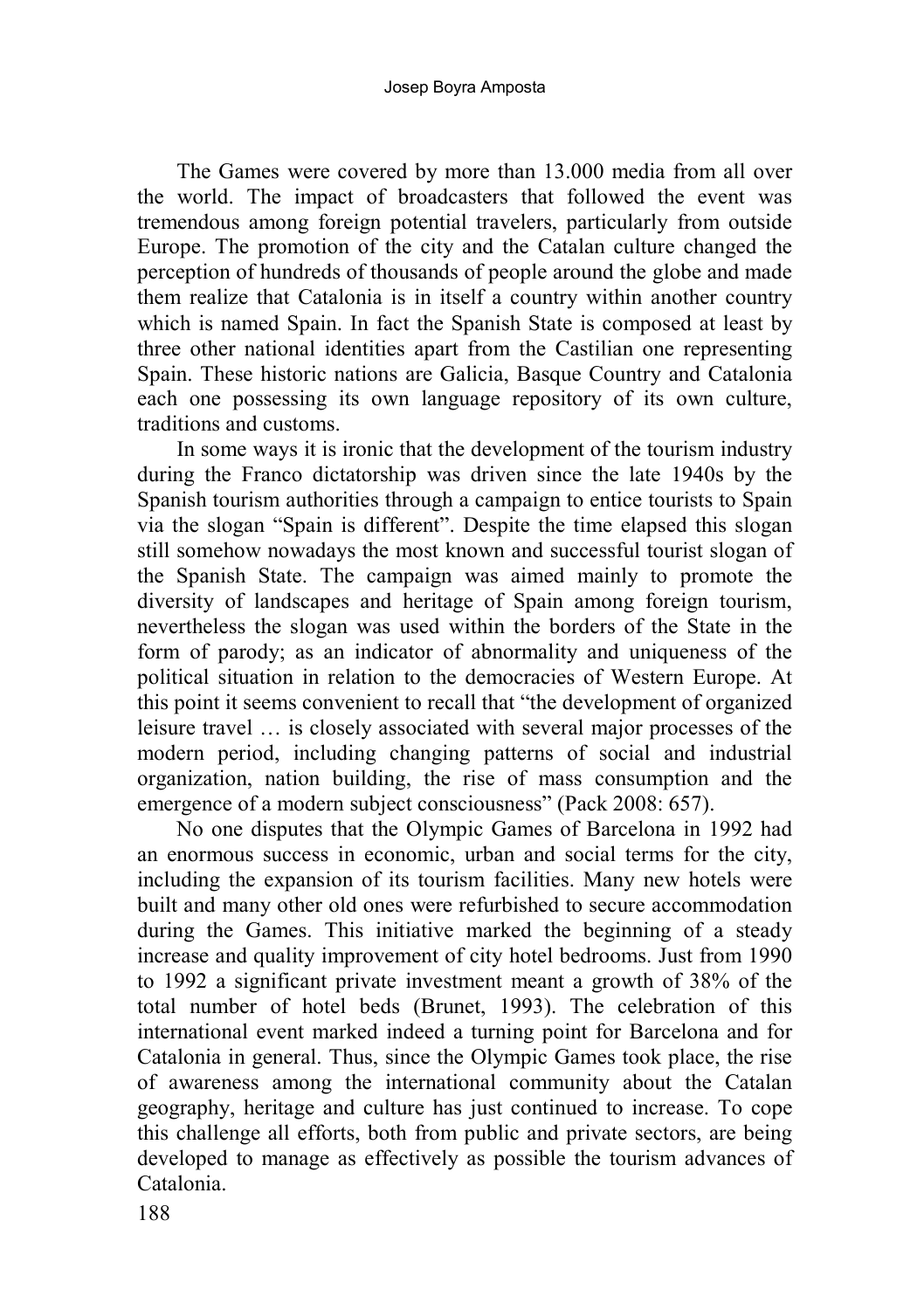# **TOURISM EVOLUTION IN BARCELONA AND CATALONIA**

This section consists in a short summary dedicated to quantify and to analyze briefly tourism evolution in Barcelona and Catalonia both in terms of supply and demand. As pointed in the previous section the celebration of the Olympic Games meant a remarkable momentum for the hotel industry in the city. As table 1 shows the number of hotel beds in Barcelona has tripled since 1990.

| Hotel | 1990   | 1992   | 2000                         | 2004   | 2007   | 2008   | 2009   | 2010   |
|-------|--------|--------|------------------------------|--------|--------|--------|--------|--------|
| $5*$  | 3.979  |        | $\qquad \qquad \blacksquare$ | 5.363  | 7.954  | 8.487  | 8.853  | 10.096 |
| $4*$  | 5.302  |        | $\qquad \qquad \blacksquare$ | 14.274 | 27.224 | 28.486 | 30.772 | 29.774 |
| $3*$  | 6.375  |        | $\overline{a}$               | 9.280  | 13.283 | 14.213 | 14.612 | 13.351 |
| $2*$  | 1.466  |        | $\overline{\phantom{a}}$     | 4.505  | 3.650  | 3.828  | 3.845  | 5.089  |
| $1*$  | 1.447  |        | -                            |        | 1.925  | 1.970  | 2.249  |        |
| B&B   |        |        | -                            | 5.831  |        |        |        | 5.681  |
| Total | 18.569 | 25.055 | 31.338                       | 39.253 | 54.036 | 56.984 | 60.331 | 63.991 |

**Table 1.** Number of Hotel Beds by Category in Barcelona (1990- 2010)

*Source: compiled from Turisme de Barcelona, 2011; Duran, 2002.*

As table 1 shows the hotel evolution in Barcelona in the past twenty years has been particularly significant in regard the increase of number of beds in 4\* and 5\* starts hotels. Therefore the registered evolution means a smaller percentage of lower hotel category beds and consequently it results in a higher quality accommodation supply. This same trend can be observed (see table 2) for the whole of Catalonia.

**Table 2.** Number of Hotel Beds by Category in Catalonia (2004-

|              |         |         |         | 2010)   |         |         |         |
|--------------|---------|---------|---------|---------|---------|---------|---------|
| Hotel        | 2004    | 2005    | 2006    | 2007    | 2008    | 2009    | 2010    |
| $5*$         | 6.372   | 7.810   | 9.227   | 10.036  | 10.572  | 11.262  | 13.199  |
| $4*$         | 55.183  | 61.848  | 67.202  | 70.875  | 80.026  | 91.958  | 95.122  |
| $3*$         | 107.092 | 107.164 | 109.355 | 108.431 | 109.186 | 108.435 | 108.507 |
| $2*$<br>$1*$ | 43.211  | 41.539  | 39.155  | 38.618  | 38.563  | 38.511  | 38.956  |
| B&B          | 36.035  | 35.077  | 34.181  | 33.588  | 32.485  | 31.960  | 31.165  |
| Total        | 247.893 | 253.438 | 259.120 | 261.548 | 270.832 | 282.126 | 286.949 |

*Source: compiled from Observatori de Turisme, 2011.*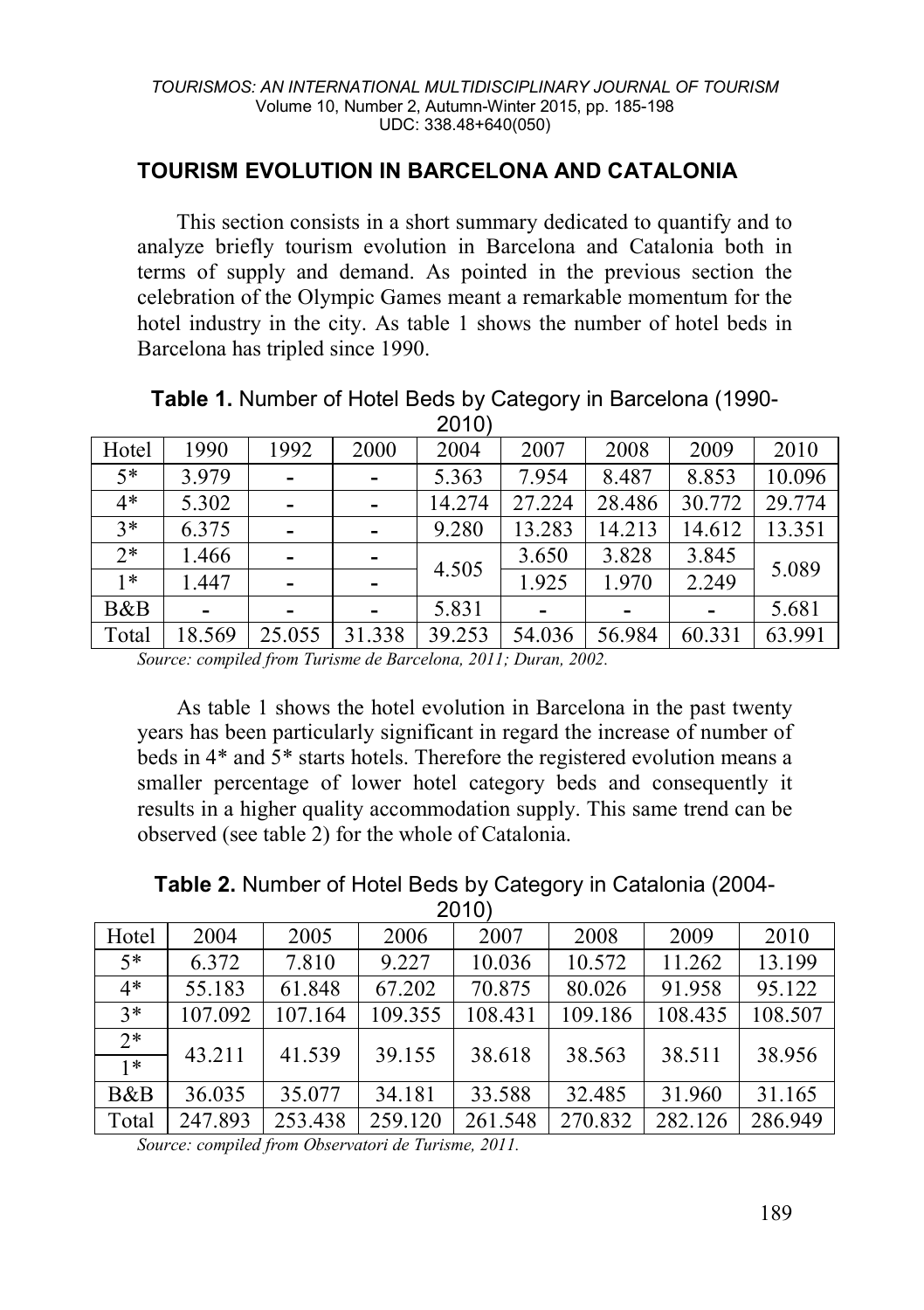In fact, analyzing the evolution of total hotels beds by category in Catalonia for the period 2004-2010, see table 2 above, it is significant to note that the path of growth of the number of beds in 4\* and 5\* starts hotels has been very much the similar to the one registered in Barcelona. Indeed, taking into account the same period, this is the period 2004-2010, we can observe that the number of 4\* and 5\* starts hotels beds has doubled in both cases. This fact means that hotel industry for tourist accommodation has experienced a substantial upgrade all over the country in the last years.

Logically, the growth of supply is related to a phenomenon of increasing demand, particularly notable in the case of Barcelona. The number of tourists and overnights in hotels in the pre-Olympic Barcelona was far more inferior to the current one. As table 3 shows the number of tourists for the period 1990-2010 has quadrupled whereas that the number of overnights in hotels has almost followed the same pattern. On the other hand, the percentage of tourists according to the purpose of visit has substantially changed.

**Table 3.** Number of Foreign and National Tourists and Hotel Overnights in Barcelona (1990-2010)

|            |        | . .    |        |        |        |        |        |        |
|------------|--------|--------|--------|--------|--------|--------|--------|--------|
|            | 1990   | 1995   | 2000   | 2005   | 2007   | 2008   | 2009   | 2010   |
| Number of  | .732.  | 3.089. | 3.141. | 5.061. | 7.108. | 6.659. | 6.476. | 7.133. |
| tourists   | 902    | 974    | 162    | 264    | 393    | 075    | 033    | 524    |
| Hotel      | 3.795. | 5.674. | 7.777. | 10.94  | 13.62  | 12.48  | 12.81  | 14.04  |
| Overnights | 522    | 580    | 580    | .579   | 0.347  | 5.198  | 7.170  | 7.396  |

*Source: compiled from Turisme de Barcelona, 2011; Instituto Nacional de Estadística, 2011a.* 

While in 1990 approximately a 70% of tourists visited the capital for business the rest were attracted by vacation or other purposes. In 2010 this situation has been reversed and a desirable balance exists between tourists according to the purpose of its visit. Thus, more than a 50% of tourists are nowadays visiting the city for holidays and the rest do so for professional reasons and other purposes. Nonetheless, is worth to note that the total number of national and international meetings, this is congresses, corporate and incentive meetings in Barcelona has increased from 373 in 1990 to 2.138 in 2010.

The number of international tourists arrivals as well as the number of hotel overnights has grown considerably in Catalonia, see table 4, particularly between the years 2000 and 2005. Although the effects of the international economic crisis have dragged down the total number of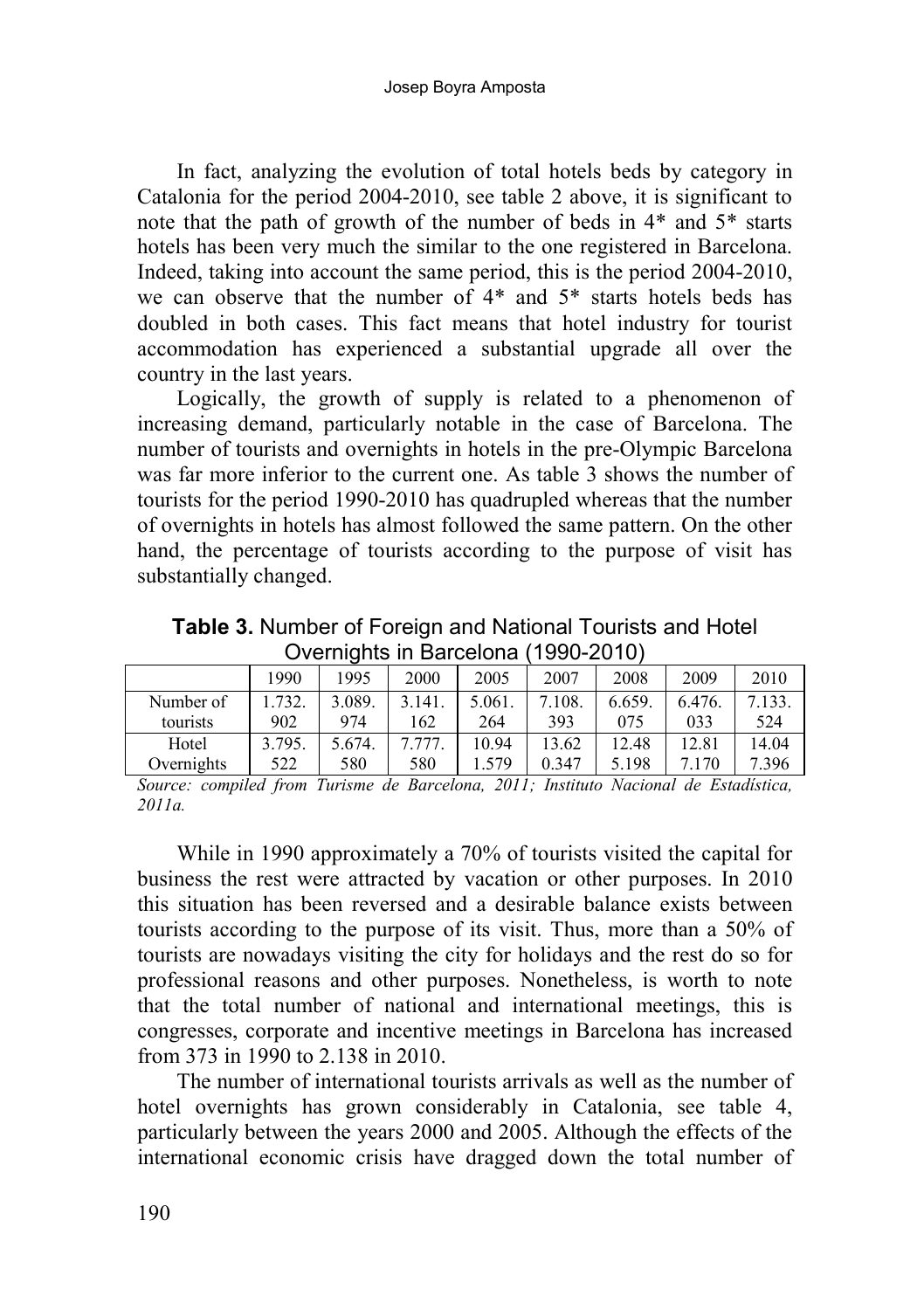foreign tourists arrivals in the last years, the number of hotels overnights tends to increase lengthening the average hotel stay.

**Table 4 Number of Foreign Tourists Arrivals and Hotel Overnights in Catalonia (2000-2010)**

|                     | 2000       | 2001       | 2004       | 2005       | 2007       | 2008       | 2009       | 2010       |
|---------------------|------------|------------|------------|------------|------------|------------|------------|------------|
| Foreign<br>tourists | -          | 9.638.337  | 13.470.000 | 14.680.000 | 15.925.000 | 14.888.000 | 13.597.000 | 13.177.000 |
| Hotel<br>Overnights | 24.297.529 | 24.168.000 | 24.285.000 | 25.151.000 | 27.701.000 | 27.792.000 | 26.261.000 | 29.839.000 |

*Source: compiled from Instituto Nacional de Estadística, 2011a; Estudis de Turisme de Catalunya, 2011.* 

The number of international tourist arrivals in Catalonia in 2010 represents a 25% of the total international tourist arrivals to Spain, as around 52 millions foreign tourists entered the Spanish State in 2010 (United Nations World Tourism Organization, 2011). These figures mean that Catalonia is the first tourist destination of Spain in terms of international tourist arrivals, being thus the autonomous region, of the 17 existing ones, that attract the major number of foreign tourists ([Instituto](http://www.iet.tourspain.es/)  [de Estudios Turísticos](http://www.iet.tourspain.es/), 2011). Catalonia is also the autonomous region of the Spanish State with the major number of foreign overnights with the figure of 107.191.000 registered in all type of tourist accommodation facilities in 2010, being the average stay for foreign tourist of 8.2 nights spent (Observatori de Turisme, 2011; [Instituto de Estudios Turísticos](http://www.iet.tourspain.es/), 2011). Catalonia is also leader in tourist accommodation capacity with a total of 736.000 tourist accommodation beds in 2010 (Observatori de Turisme, 2011; Instituto Nacional de Estadística, 2011b).

### **MANAGING TOURISM DEVELOPMENT SINCE 1979**

With the return to democracy in Spain, Catalonia recovered its selfgovernment again in 1979. Since then the government of Catalonia, known as Generalitat de Catalunya, has developed its own tourism policy. The Department of Business and Employment is the responsible public authority to legislate and to promote the Catalan tourism product around the globe. Three major bodies within this Department are in charge to direct and to manage Catalan tourism advances. The first body is the Directorate General for Tourism whose main functions are among others: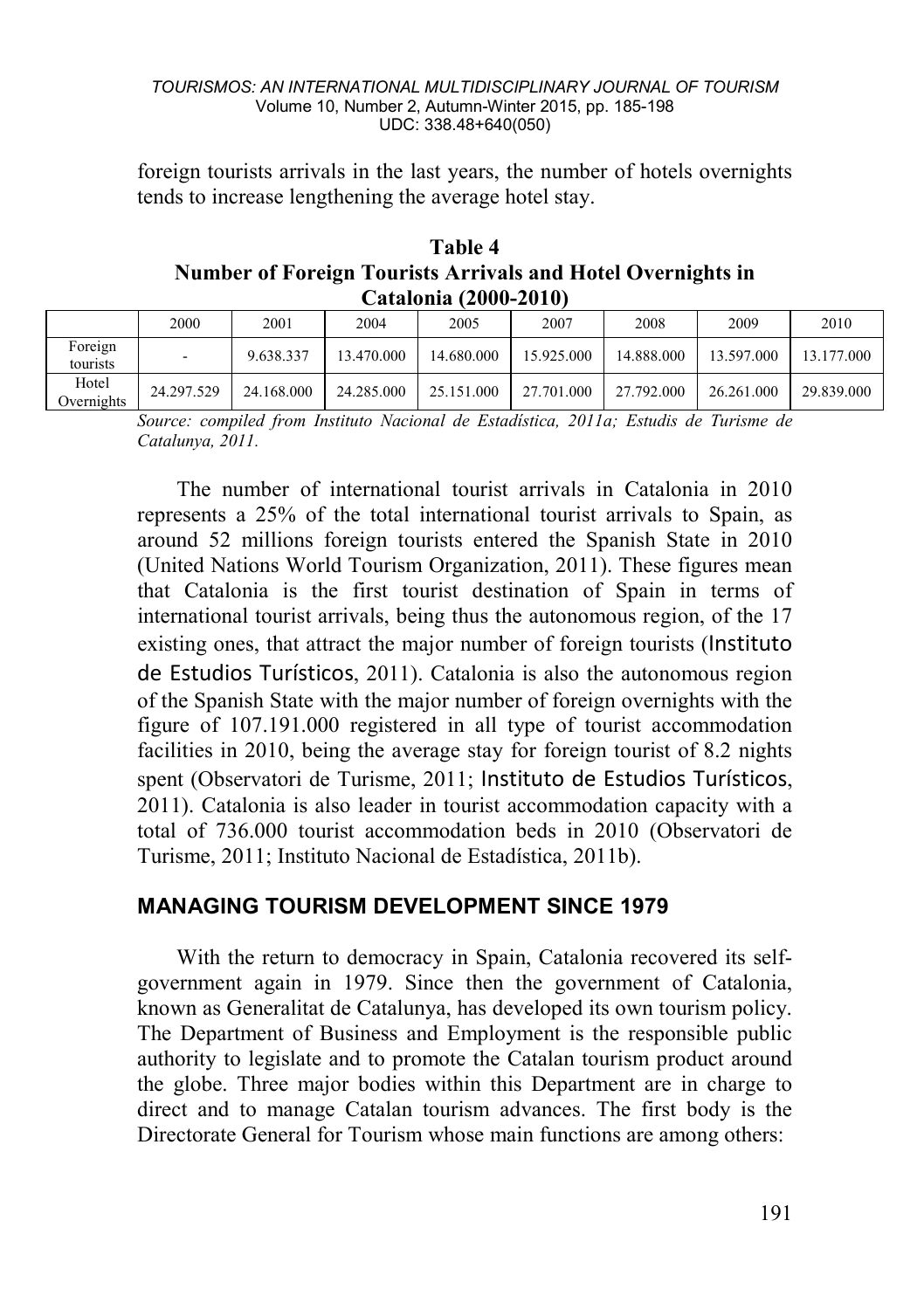- 1. Designing, coordinating and implementing policies to promote the competitiveness of the tourism industry, innovation and quality of tourism products in Catalonia.
- 2. To develop planning instruments to balance and to ensure sustainable tourism in Catalonia.
- 3. To sort and to control establishments, business and tourism activities in the area of jurisdiction of the Department.
- 4. To design and to coordinate activities related to the training of the tourism sector.
- 5. To manage and to coordinate activities for the analysis, study, knowledge, research and strategy definition of tourism.
- 6. Designing and coordinating support for local authorities to promote and boost tourism.
- 7. To check and to impose disciplinary sanctions to tourist establishments, businesses and regulated activities (Direcció General de Turisme, 2011).

The second body is the Observatory of Tourism of Catalonia. The Observatory is an integrated information system for the study, the research and the monitoring of tourism. The creation of this body is devoted to deep on the knowledge of integrated tourism management systems as well as making available to public and private sectors different tools and information aimed at enhancing the competitiveness of tourism in Catalonia, co-assisting thus the positioning of the Brand Catalonia, its products and territories around the world. Therefore, the Observatory of Tourism of Catalonia has been conceived and designed to carry out the monitoring of tourism in Catalonia, to promote applied research, to support decision making, to design new strategies and to support the information needs of the various areas of the Directorate General for Tourism. In turn, the Directorate General of Tourism provides technical and administrative support to the Observatory.

The third body is the Catalan Tourism Agency founded out of the principles of co-decision-making and co-financing between public and private agents and led by its Governing Board. The creation of this new body was one of the key actions in the Strategic Tourism Plan for Catalonia 2005-2010. The aim of the Catalan Tourism Agency is to provide the tourist industry with more effective promotional tools, positioning Catalonia as a leading international tourist destination, as maintaining its diversity, quality and social and economic profitability. The Catalan Tourism Agency has two main objectives: firstly, overhauling the country's promotion of tourism, switching from the traditional model, which is mostly publicly financed, to a new model with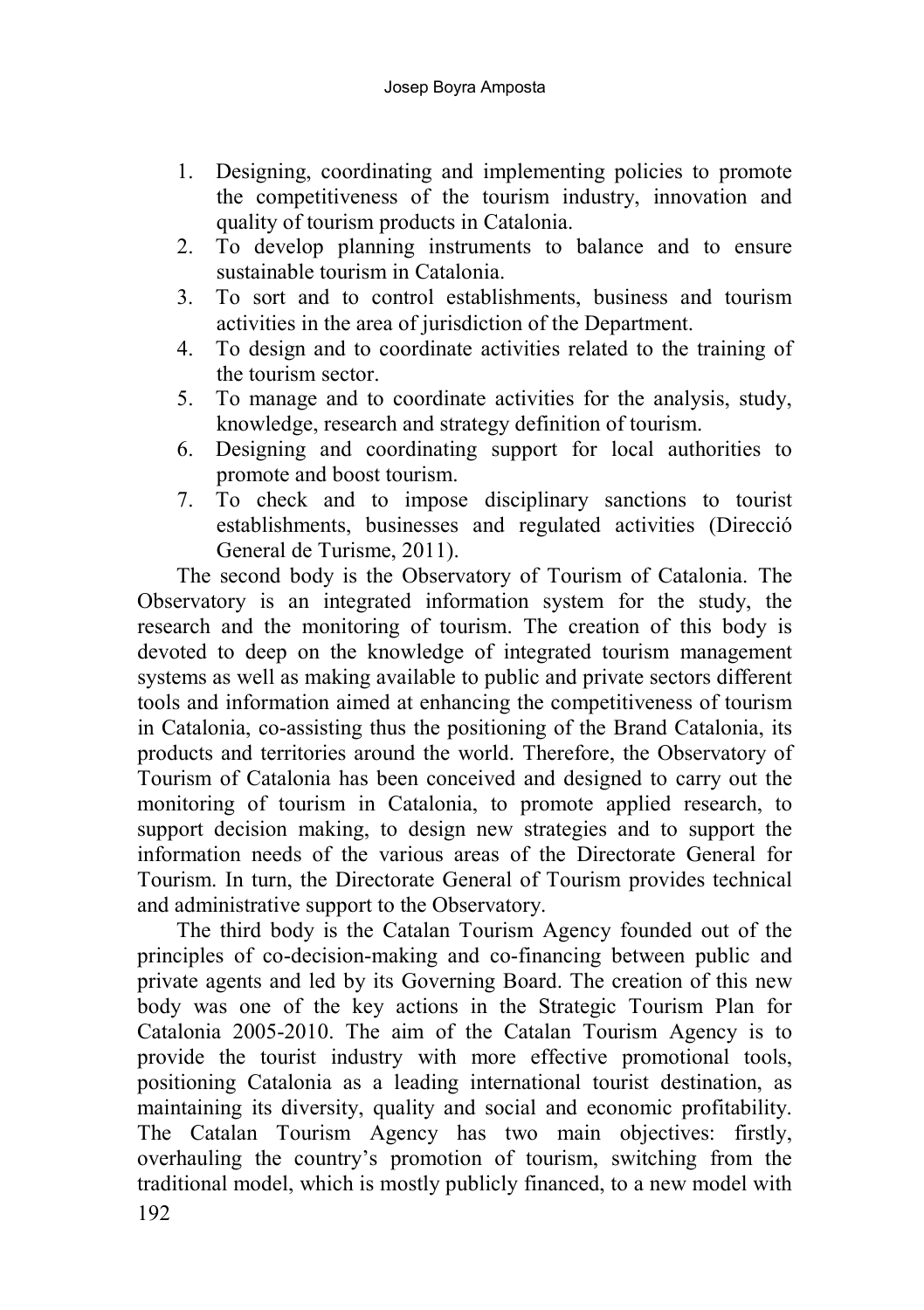greater private sector participation; and secondly, responding to the desire in the sector to work closer with the public authorities and in collaboration with private enterprise. The Agency's Governing Board is composed by the Government of Catalonia and local promotional bodies representing the public sector and the General Council of Chambers of Catalonia that represents the private one. Financial donations are required to become part of the Agency, observing the basic principles of its members in co-decision making and co-financing.



**Figure 3.** Counties Map of Catalonia

*Source: http://aoestany.wordpress.com/2011/12/11/catalunya-comarques/*

In the other hand the capital of Catalonia, this is Barcelona, has been and still being a main attraction to tourist development for the whole country. The capital counts with the [Turisme de Barcelona Consortium](http://www.barcelonaturisme.com/) which was created in 1993 as the result of an agreement between the city's public and private sectors. Since then it has worked to lend continuity to the impetus given by the Olympic Games, making it possible for the city's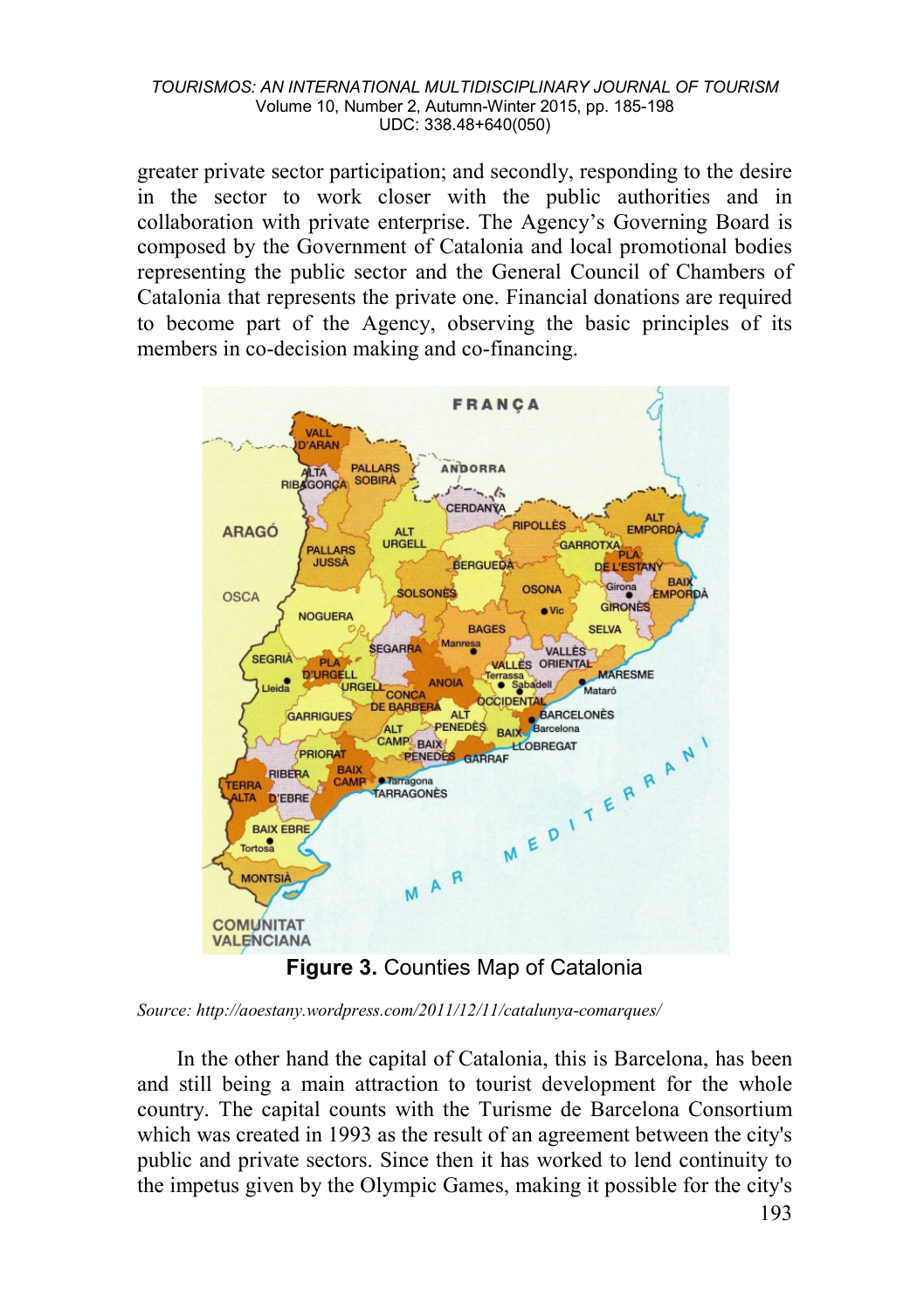wide range of hotels, services and new infrastructures to become more cost-effective and to improve over time. Turisme de Barcelona was set up as the result of an agreement and the close relationship between [Barcelona City Council](http://www.bcn.cat/) and the [Barcelona Chamber of Commerce,](http://www.cambrabcn.org/web/cambra/inicio) which took advantage of the 1992 Olympic Games to establish the guidelines and operational organization for Barcelona's growth as a tourist destination. Nevertheless there is still a challenge; this is to spread tourist flows and tourist incomes to many counties away from the coastline or the Pyrenees. Recent efforts to identify and to measure tourism gross domestic product, county by county (Duro, 2010) show in fact a huge disparity between the counties of the coastal area and the Pyrenees and those of the rest of the country.

### **MANAGING TOURISM ADVANCES: THE CATALAN WAY**

Analyzing the abilities for learning and teaching tourism advances in the context of a constantly growing sector at international level, both in terms of demand and supply, any tourism destination must take into account four basic components to shape and to manage its own tourism sub-system. The first component is the transport system that has to guaranty accessibility to tourists by different means of transport. In this sense, Barcelona airport was expanded with a new terminal in 2009, rising from a 30 million passengers annual capacity to a 55 million one. Total traffic in 2011 amounted to 34.399.180 passengers whereas it was little more than 10 million the one registered in 1992 (Aeropuertos Españoles y Navegación Aérea, 2012). The port of Barcelona has experimented as well a significant development in terms of capacity allowing the flourishing of the cruise industry (see table 5) in the last two decades.

The second component is represented by the agents involved in tourism development. Certainly, more efficient are the cooperation mechanisms and the communication channels between public and private tourism sectors greater the chances are of achieving the success and competitiveness of the tourist destination. In the previous section were analyzed the two main bodies that in the form of private public partnership are in charge to manage the tourism advances in Catalonia, that is the Catalan Tourism Agency and the [Turisme de Barcelona](http://www.barcelonaturisme.com/)  [Consortium](http://www.barcelonaturisme.com/) that have undoubtedly done a good labor so far. The third component of any tourism sub-system is the tourist himself as consumer, with his social, cultural and economic profile, its expectations and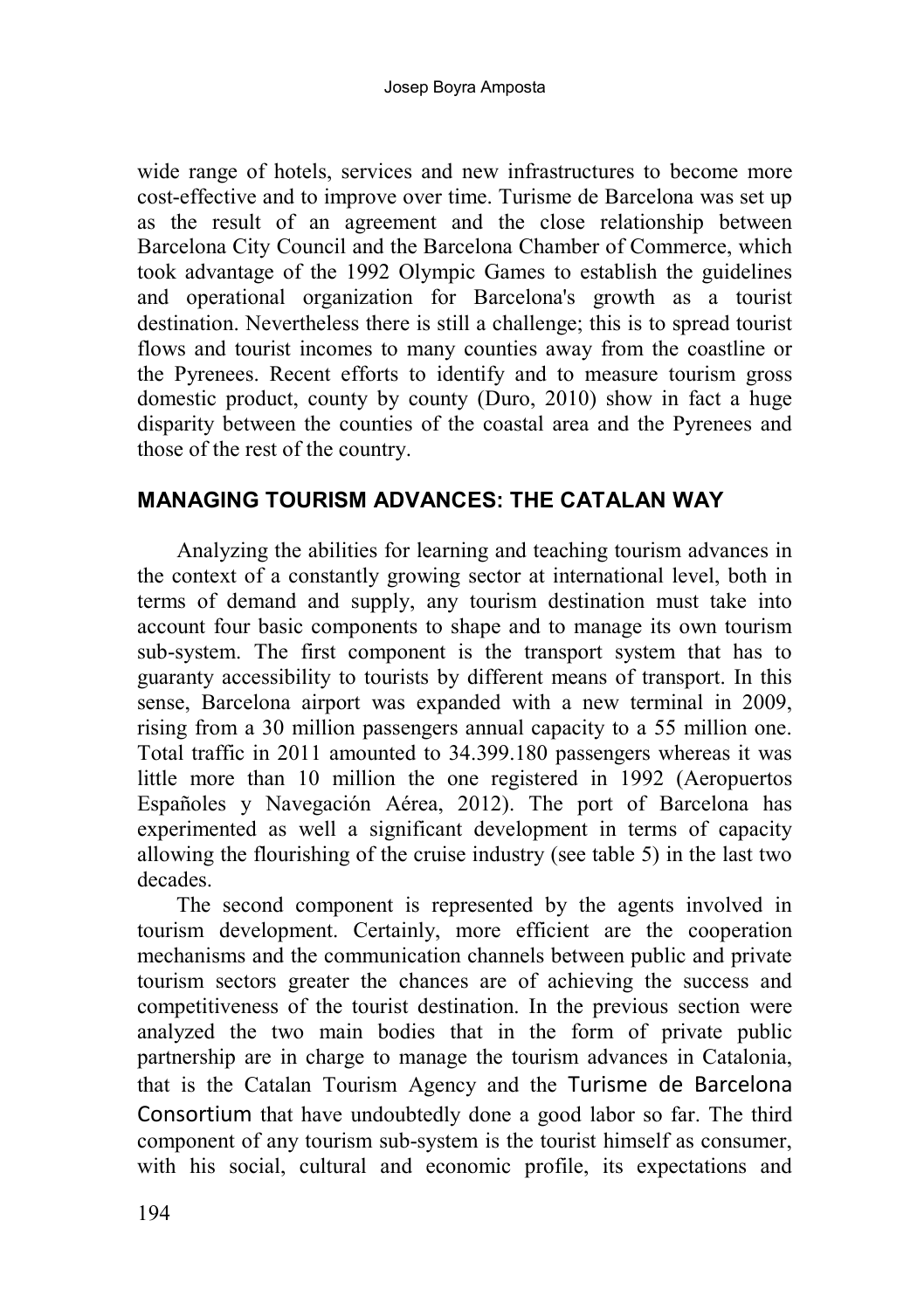motivations and finally the fourth component is the tourist destination itself that is, a physical delimited area characterized by its natural and human resources inherent to any location or territory. From the analysis conducted hitherto the following deduction can be established; as managing advances seem to be precisely at the basis of the success of Catalonia as a tourist destination a constant effort of adaptation is required to keep developing their positive effects as long as possible in time.

| Year | Number of | Total      |  |  |
|------|-----------|------------|--|--|
|      | Cruises   | Passengers |  |  |
| 1990 | 207       | 115.137    |  |  |
| 1995 | 356       | 233.389    |  |  |
| 2000 | 492       | 576.942    |  |  |
| 2005 |           | 1.224.575  |  |  |
| 2010 | 851       | 2.347.976  |  |  |

**Table 4.** Cruise Ship Traffic in the Port of Barcelona (1990-2010)

*Source: Autoritat Portuària de Barcelona, 2012.* 

This assumption means a continuous management of tourism advances in the long term. So which are right now the challenges to overcome the tourism advances achieved in order to shape and to exploit new ones? In the case of Catalonia, tourism agents must keep developing inland tourism products and services able to attract visitors and tourist flows to disadvantaged counties. In the case of Barcelona, tourism agents, in particular hotelier and events operators must continue to show their skills to adapt to price decline in the provision of service without renouncing to the most innovative systems and quality standards in their facilities. A continuous and systematic identification of new tourism advances opportunities associated with the challenges that future holds are also indispensable both for Barcelona and Catalonia as a country. In fact, an advance or a set of advances have to prove to be right in the long term, in other words, it have to prove to be useful to chart the right course towards the best quality tourist destination of tomorrow, otherwise after a certain period of time these advances could be perceived as mere setbacks or, even worst, like unpleasant aftermaths. Therefore, the integrated management of both natural and human resources in the development process (Milne, 1998; Murray et al. 2010) alike the environmental excellence of the tourism destination in the long term (Boyra, 2009) are crucial to safeguard the quality of the tourist experience as well as the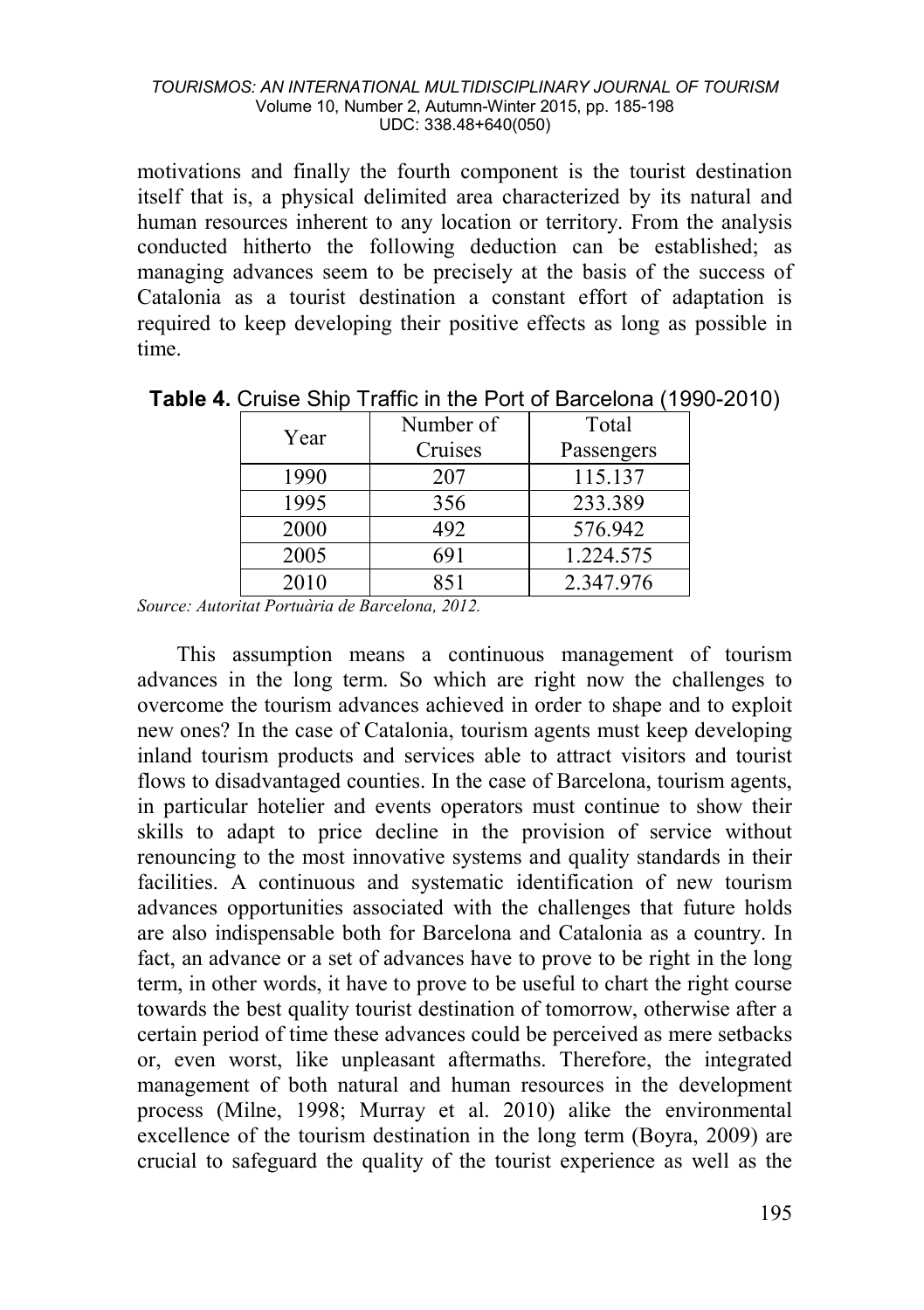highest degree of competitiveness of the destination itself within the tourism market.

### **CONCLUSION**

Tourism certainly has complex effects both on society and the natural environment. There is no doubt that a scientific analysis of the positive and negative impacts of tourism can help us to better understand the processes of tourism development and therefore to manage its advances towards more sustainable development patterns. Some of the effects of tourism like the inconvenience to the local community caused by an excess of tourist frequentation, or the environmental damage due to the over sizing of tourist facilities can exceed the carrying capacity of the area driving away the tourist demand from the destination. Both Catalonia and its capital Barcelona are facing now the challenge to keep managing with success the set of tourism advances of the country. This challenge requires a deep reflection process which involves the reinforcement of multidisciplinary lines of research adopting new approaches to some key questions such as, for instance, the type of growth and tourism management model, the extent and consequences of the impact of tourism development and the modes of coexistence between local residents and visitors, among others. Observing the basic principles in co-decision making and co-financing must guaranty the positive outcomes of these lines of research.

### **REFERENCES**

- Aeropuertos Españoles y Navegación Aérea (2012). Tráfico de pasajeros, operaciones y carga en los aeropuertos españoles. Dirección de Operaciones y Sistemas de Red. Departamento de Estadística Operativa. Http://www.aena-aeropuertos.es/csee/Satellite/estadisticas/en [Accessed the  $9^{th}$  of January 2012, 10:18]<br>Autoritat Portuària de Barce
- Autoritat Portuària de Barcelona (2012). Informes estadístics. Http://www.portdebarcelona.es/web/autoritat-portuaria/estadisticas [Accessed the 9<sup>th</sup> of January 2012, 10:53]
- Boyra, J. (2009). Looking for Environmental Excellence in Tourist Destinations. *TOURISMOS: An International Multidisciplinary Refereed Journal of Tourism*, 4(2): 91-106.
- Brunet, F. (1995). An economic analysis of the Barcelona '92 Olympic Games: resources, financing, and impact. In M. Moragas Spa and M. Botella (Eds.), *The Keys of success: the social, sporting, economic and*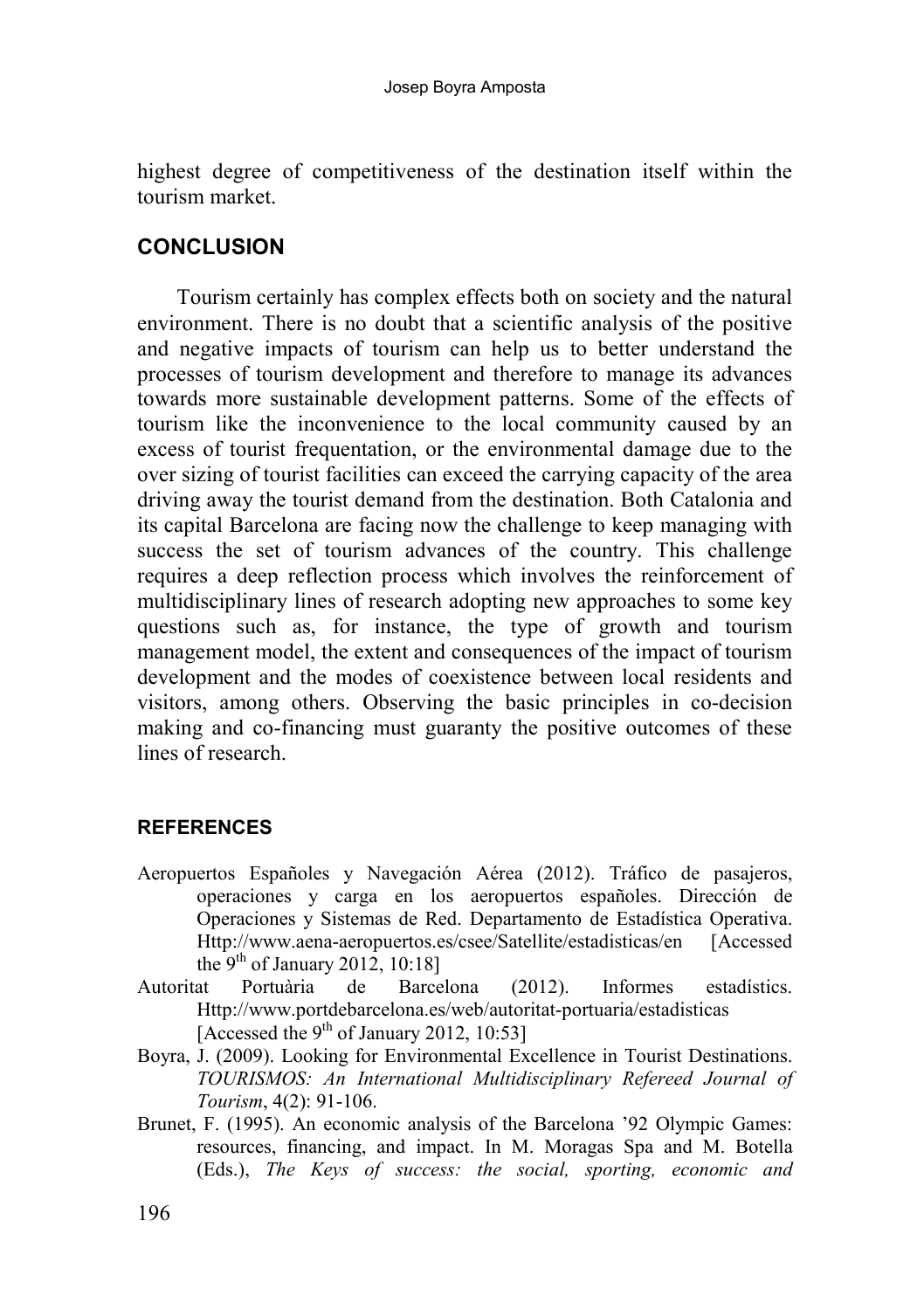*communications impact of Barcelona '92* (pp. 203-237). Barcelona: Servei de publicacions de la Universitat Autònoma de Barcelona.

- Direcció General de Turisme (2011). Organigrama i Funcions de la Direcció General de Turisme. Barcelona: Departament d'Empresa i Ocupació. Http://www10.gencat.cat/sac/AppJava/organisme\_fitxa.jsp?codi=5483 [Accessed the  $18^{th}$  of November 2011, 19:46]
- Duran, P. (2002). Turisme: els impactes dels jocs i de la seva imatge sobre el turisme. In M. Moragas Spa and M. Botella (Eds.), *Barcelona: l'herència dels Jocs (1992-2002)* (275-294). Barcelona: Centre d'Estudis Olímpics i Servei de publicacions de la Universitat Autònoma de Barcelona.
- Duro, J.A. (2010). Estimació del PIB turísitic per Catalunya, marques i comarques 2005-2008. Síntesi dels principals resultats. Novembre 2010. Observatori de Turisme. Barcelona: Departament d'Innovació, Universitats i Empresa. Generalitat de Catalunya.
- Estudis de Turisme de Catalunya (2011). Catalunya turística en xifres (2004, 2005, 2006, 2007, 2008, 2009, 2010). Barcelona: Direcció General de Turisme. Departament d'Empresa i Ocupació. Generalitat de Catalunya. Http://www20.gencat.cat/portal/site/empresaiocupacio/ [Accessed the 19<sup>th</sup> of December 2011, 10:37]
- [Instituto de Estudios Turísticos](http://www.iet.tourspain.es/) (2011). Balance del Turismo, año 2010. Resultados de la actividad turística en España. Secretaría de Estado de Turismo. Ministerio de Industria, Turismo y Comercio. Madrid.
- Instituto Nacional de Estadística (2011a). Encuesta de Ocupación en Alojamientos Turísticos (1990, 1995, 2000, 2005). Madrid: Ministerio de Economía de España. Http://www.ine.es/inebmenu/mnu\_hosteleria.htm [Accessed the  $19^{th}$  of December 2011, 13:56]
- Instituto Nacional de Estadística (2011b). Notas de prensa. Encuestas de Ocupación en Alojamientos Turísticos extrahoteleros. Enero 2011. Madrid: Ministerio de Economía de España.
- Milne, S.S. (1998). Tourism and sustainable development: exploring the globallocal nexus. In C.M. Hall and A.A. Lew (Eds.), *Sustainable Tourism: A Geographical Perspective* (pp. 35-48). New York: Longman.
- Murray, I. et al. (2010). Els indicadors de sostenibilitat socioecològica de les Illes Balears (2003-2008). Palma de Mallorca: Observatori de Sostenibilitat i Territori, Grup d'Investigació sobre Sostenibilitat i Territori, Universitat de les Illes Balears.
- Observatori de Turisme (2011). Principals magnituds turístiques. Establiments hotelers (2004-2010). Barcelona: Departament d'Empresa i Ocupació. Generalitat de Catalunya.
- Pack, S. (2008). Tourism, modernization, and difference: a twentieth-century Spanish paradigm. *Sport in Society,*11(6): 657-672.
- Turisme de Barcelona (2011). Estadístiques de Turisme a Barcelona. Barcelona: Consorci de Turisme de Barcelona. Http://www.barcelonaturisme.com/ [Accessed the  $16^{th}$  of December 2011, 9:25]